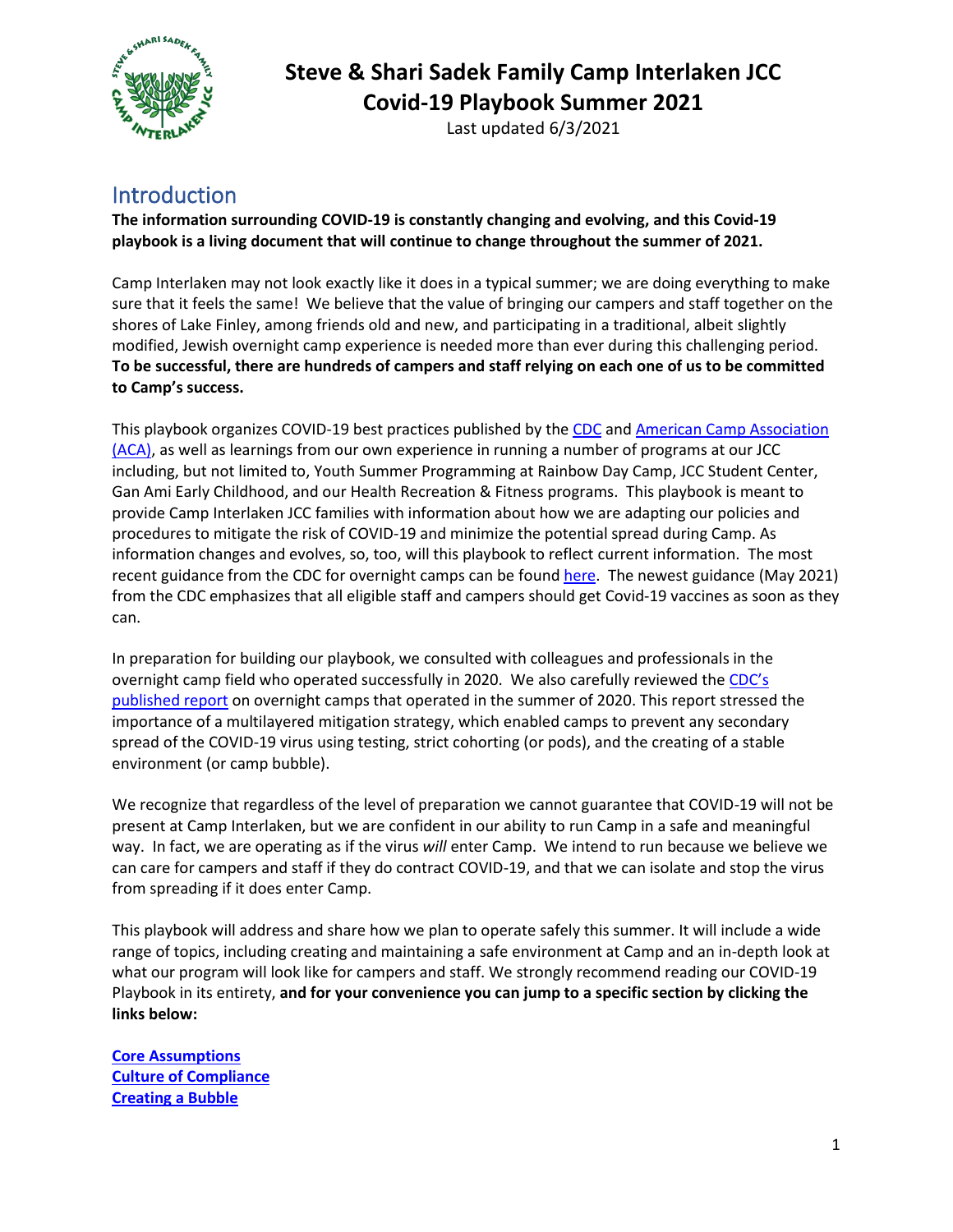

Last updated 6/3/2021

**[Pre-Camp Protocols](#page-3-1) [Transportation](#page-5-0) [Testing Strategy](#page-8-0) [Camp Facility Updates, Sanitization, and Enhanced Hygiene](#page-8-1) [Community Structure](#page-9-0) [Meals](#page-11-0) [Camp Program](#page-12-0) [Health & Safety](#page-13-0) [Staff Time off](#page-16-0) [Communication](#page-16-1) [Conclusion](#page-17-0)**

**We ask that all parents/guardians review this playbook with their campers.**

**All staff members must review this playbook during staff orientation.** 

### <span id="page-1-0"></span>Core Assumptions

The playbook is based on a set of core assumptions. We recognize that if any of these things change before summer 2021 that our operating principles will likely need to change alongside these common understandings:

#### 1. **We believe we can operate safely.**

Parents entrust us with that which is most precious to them in the entire world. This trust is a foundation of the partnership we have with all our families and a blessing to us. If at any time throughout the fall, winter, or spring we (staff, medical committee, or Board of Directors) feel we cannot deliver on this most basic promise, keeping everyone safe, we will not hesitate to act accordingly.

#### **2. We believe that we should operate Camp.**

There is nothing more important than our *Kehillah*, our community, that spans generations. Together, we will practice *Tikkun Olam*, repairing the world. We will repair the world by providing our future leaders with a respite from the effects of a pandemic impacted world by giving them a safe and health community. We will help them bridge the gap between being socially disconnected and the unifying values of Camp. Our values demand that we run Camp. Jewish overnight camp is an essential social, emotional, spiritual and physical experience for the families we serve.

#### **3. Regulators will allow us to operate.**

Camp Interlaken is not only accredited by the American Camp Association, but we also receive an annual operating license as a "Summer Camp" by the Wisconsin Department of Health. We have built and maintained close working relationships with those regulators, and we fully anticipate receiving the "green light" to operate this summer.

**4. COVID-19 vaccines will be available for some of our campers.**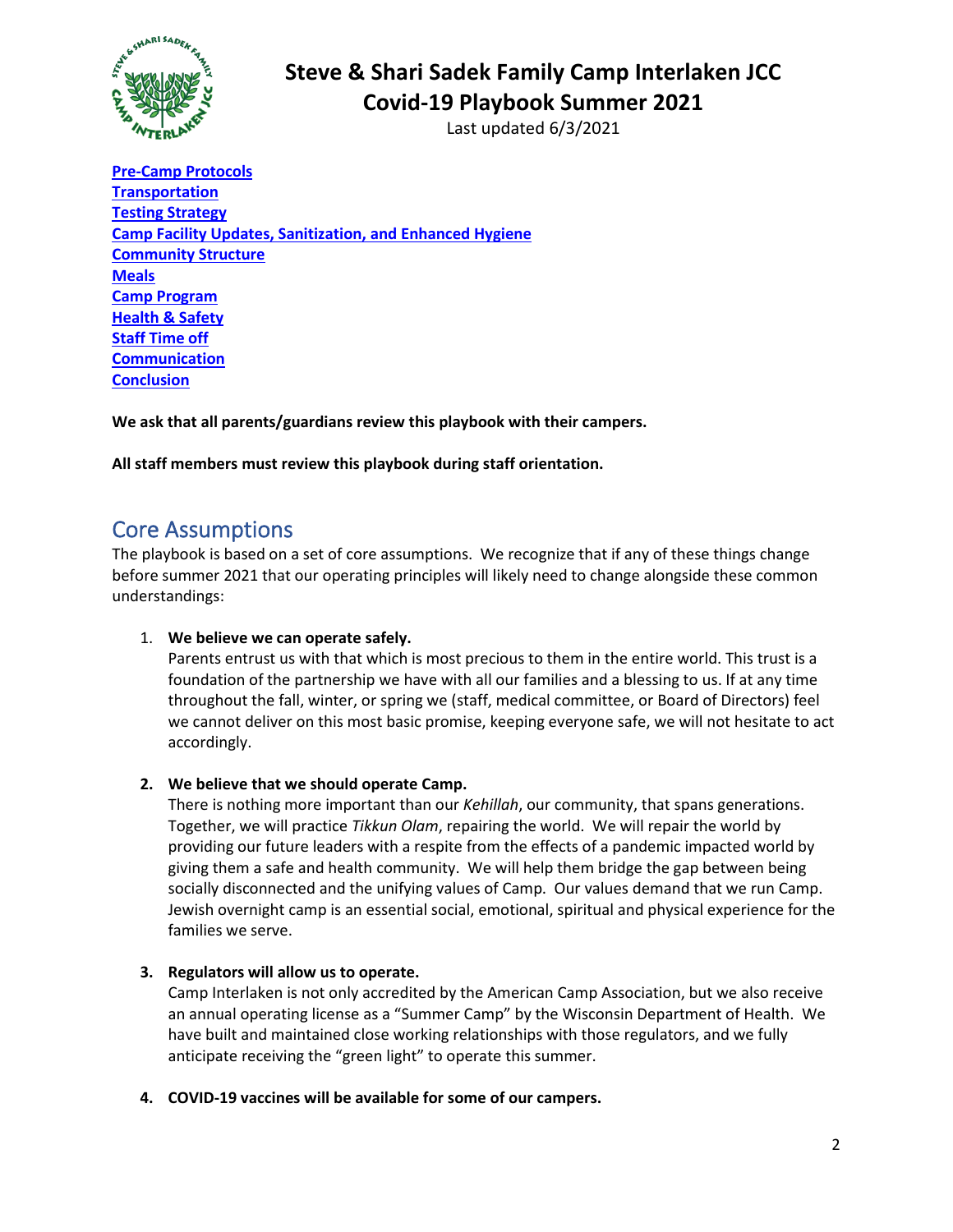

Last updated 6/3/2021

Based on consultation with medical experts, a vaccine will not be available for children under the age of 12 before the start of first session.

### 5. **COVID-19 will still exist and may be present at Camp.**

Numbers of cases, hospitalizations and deaths continue to lessen dramatically across the country as we enter the summer season. Across the country, we have returned to some pre-COVID normalcy in the last month. We must operate under the assumption that COVID-19 is still be present in the communities we serve across the world AND that COVID-19 could potentially be present in our camp community too. Our goal is to develop the right protocols for pre-camp screening, onsite testing, and cohort-based programming to prevent large-scale spread, and an ability to handle any cases should one appear. This is not a one-size-fits all approach, but, instead, it should be viewed as a multi-layered system to keep our entire community safe.

### **6. Testing will be readily available.**

We believe that testing (both rapid and standard) will be readily accessible and not cost prohibitive. A major difference between June 2020 and June 2021 will be the availability of PPE and testing supplies. We have partnered with Northshore Clinical Labs in the Chicagoland area for all of our testing needs.

# Culture of Compliance

<span id="page-2-0"></span>Our goal is to provide the unique Camp Interlaken JCC experience, prioritizing the camper community and family of staff. We are prepared to mitigate the risk of COVID-19, and we are prepared to respond should it impact our community. Using the American Camp Association (ACA) published chart of Non-Pharmaceutical Interventions (NPIs), we will mitigate the risk of COVID-19 both entering Camp and spreading through Camp. Throughout this playbook, we may reference these NPIs and share with you how they impact our plans and protocols for Summer 2021. We expect our staff and campers to comply with Camp Interlaken's policies. Noncompliance could result in being sent home from Camp per discretion of the Camp Director.

# **CULTURE OF COMPLIANCE**



american **AMP** association®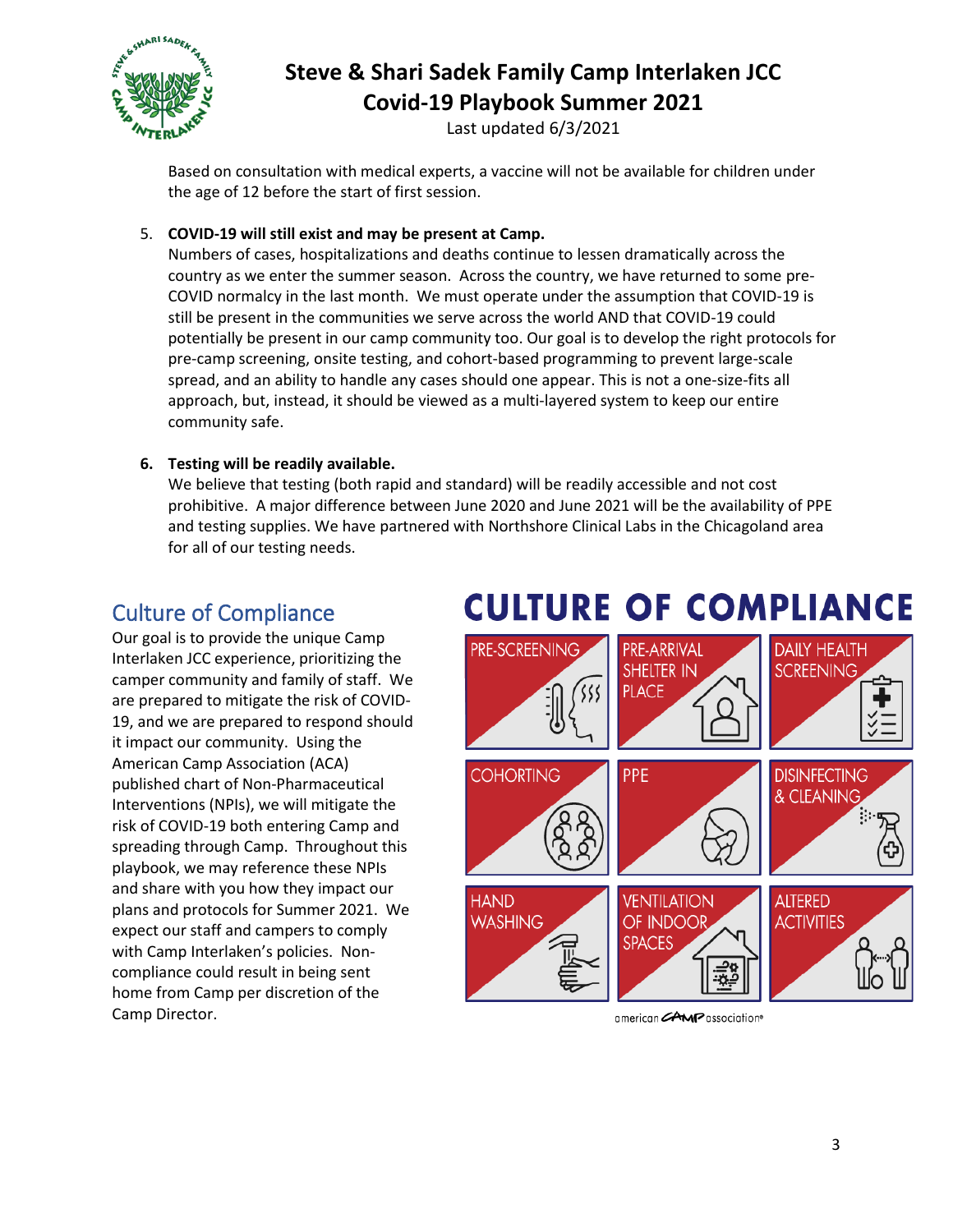

Last updated 6/3/2021

# <span id="page-3-0"></span>Creating a Bubble

Best practices to operating safely during this pandemic include creating as stable of an environment as possible, which means limiting who comes in and out of Camp to the best of our ability. To accomplish that, Camp Interlaken will operate as a closed campus or bubble. Visitors will not be permitted nor will we be running any camp tours for any prospective families.

Other than healthcare and maintenance staff, the only other outside people who will be allowed into the facility during camp are vendors who provide essential items to camp. These include, but are not limited to propane delivery, food delivery, septic services, and HVAC repair. All such essential vendors, who will not be interacting with any of our campers, will be subject to a health screening and temperature check prior to entering Camp, and they will be required to wear a face mask for the duration of their time on premises.

We are also mindful that for any number of reasons, campers or staff members may need to leave our stable environment to receive additional medical care. In such instances, we will carefully welcome that member back into the community, pending a proper face covering was worn, physical distance was kept, and exposure risk was at a minimum.

Campers or staff needing to leave for reasons other than additional medical care will not be allowed back into the Camp bubble. All circumstances surrounding what takes place while they are gone from Camp will be assessed and an objective determination will be made on a case-by-case basis by the Camp Director and Camp's Medical Committee.

# <span id="page-3-1"></span>Pre-Camp Protocols

In order to mitigate the risk of COVID-19 entering camp, we ask all campers and staff to take additional safety measures in the two weeks prior to their arrival. These low-risk behaviors include appropriate exposure to anyone outside their household, self-screening, and a COVID test.

### **LOW-RISK BEHAVIORS**

### **PRE-CAMP LOW-RISK BEHAVIOR EXPECTATIONS**

10 days prior to arriving at camp, we ask that staff, campers, and their families do the following, even if they are vaccinated:

- a. Stay away from any large group events, such as weddings, graduations, proms, parties, etc.
- b. Stay away from crowded stores and businesses
- c. Avoid eating out at restaurants
- d. Stay home as much as possible (this does not include attending school or day camp/child care for second session campers, but does include extracurricular activities).
- e. Be masked and stay 6 feet apart whenever around people other than your immediate family, even if you are vaccinated.

*Remember that the goal is to have everyone be able to participate in camp. These low-risk behaviors will help ensure that your camper will likely have a negative PCR test before arriving at Camp AND will also have a negative PCR test when we test at Camp.*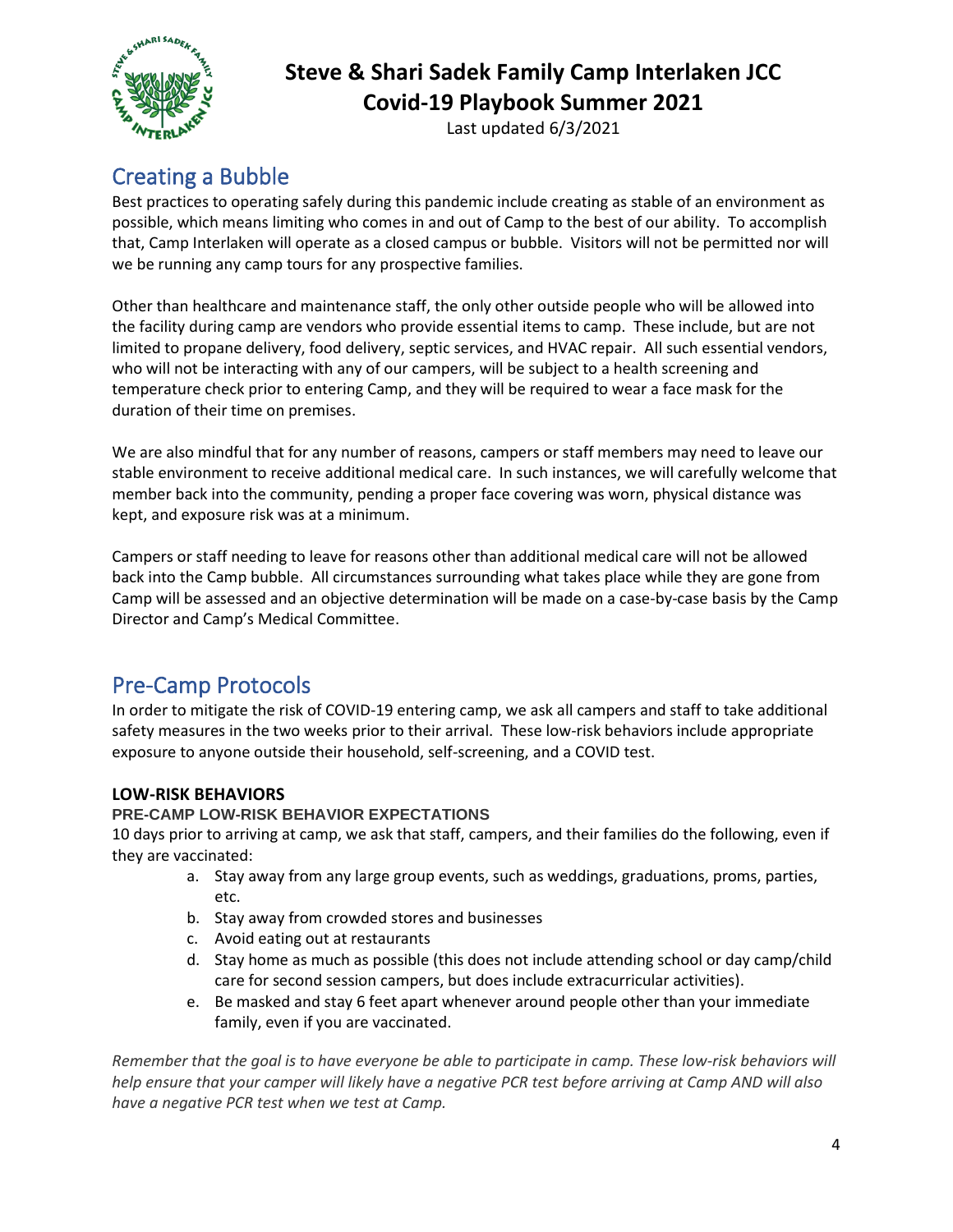

Last updated 6/3/2021

For staff, low-risk behaviors should begin on May 28<sup>th</sup> (for a June 7<sup>th</sup> Camp arrival). For campers, they should begin on June  $12^{th}$  (for a June  $22^{nd}$  Camp arrival) and July  $11^{th}$  (for a July  $21^{st}$  Camp arrival). Campers should not participate in indoor sports or other indoor activities like sleepovers or graduation parties.

Interlaken staff will undergo a quarantine which will take place at Camp 14 days prior to campers' arrival.

### **TEMPERATURE AND SYMPTOM MONITORING**

In the 14 days leading up to their camp session, all campers and staff should self-monitor for symptoms related to COVID-19 and check their temperature daily. We would like to help our campers build habits prior to their arrival so they know what to look for independently while at Camp. Counselors will continue to monitor symptoms during Camp. All campers and staff will be required to be completely symptom-free for at least 24 hours prior to their arrival at Camp without the use of any medication.

#### **NON-ESSENTIAL TRAVEL**

All campers and staff should avoid any non-essential travel for the entire quarantine period. If travel outside of the home is absolutely necessary, a face mask should be worn at all times.

#### **REQUIRED COVID-19 TEST**

No more than 72 hours prior to departing for Camp, all (including vaccinated) campers and staff must obtain a PCR COVID-19 test and share the results with us prior to their arrival. We know that vaccinated staff and campers CAN contract Covid-19, and we need to do everything we can to assure that Covid-19 does not enter Camp. Only campers and staff who provide proof of a negative molecular PCR COVID-19 test will be permitted to enter Camp. If a camper or staff has tested positive for Covid-19 within the 90 days preceding Camp, please do not test. Please share with Camp the documentation with the date showing the positive test result through CampMinder.

Campers and staff can get tested the following ways:

FIRST SESSION (second session information will be updated as we receive it):

**MILWAUKEE TESTING CLINIC** for **First Session Campers, Ozrim, and anyone else who is arriving at Camp for the start of First Session** can register for our free testing clinic in **Milwaukee** at the JCC at (6255 N Santa Monica Blvd. Whitefish Bay, WI 53217) on June 20th from 11am – 2pm. Register by clicking here: [https://www.eventbrite.com/e/jcc-interlaken](https://www.eventbrite.com/e/jcc-interlaken-campers-clinic-tickets-156524690563)[campers-clinic-tickets-156524690563](https://www.eventbrite.com/e/jcc-interlaken-campers-clinic-tickets-156524690563)

**CHICAGO-LAND TESTING CLINIC** for **First Session Campers, Ozrim and anyone else who is arriving at Camp for the start of First Session** can visit one of these two clinics for their test. Please tell them you are a part of Camp Interlaken so your test results can come straight to Camp:

**Northshore Clinical Labs - Albany Park Clinic** Address: 4751 N Kedzie Ave Chicago, IL 60625 Timing: M-F 9AM-4:30PM; SAT 9AM-1:30PM; SUN 9AM-1:30PM No pre-registration necessary – please go on June 20th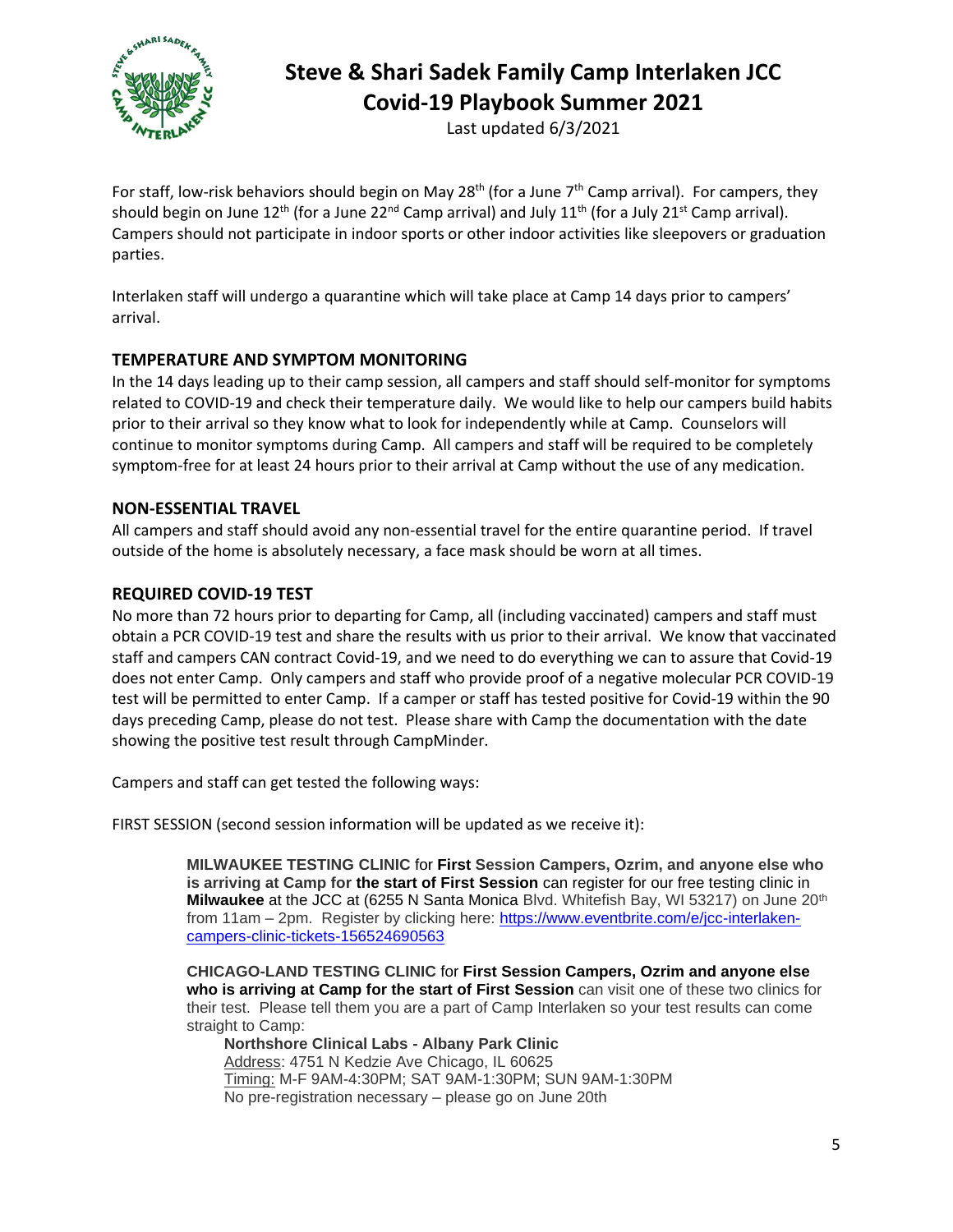

Last updated 6/3/2021

**Glenview Clinic**

Address: 3600 Glenview Rd, Glenview, IL 60025 (FLICK PARK - refer to yard signs directing to the Field House for indoor testing) Timing: M-F 11AM-7PM; Sat 9AM-2PM, Sunday 9AM - 2PM You must pre-register. Schedule a time for Glenview here:<http://bit.ly/flickparkcovid>

If you are unable to make it to the Milwaukee or Chicagoland testing, you can test one of the following ways:

- 1. A local health department or health care system
- 2. Using a mail-in testing kit. Interlaken is working wit[h Vault Health](https://www.vaulthealth.com/covid) to provide at-home salvia based COVID-19 testing. The testing kit must be ordered ahead of time by visiting [Vault](https://www.vaulthealth.com/covid)  [Health's website](https://www.vaulthealth.com/covid) and ordering a test. Families can submit their invoice to their insurance company for possible reimbursement. Some states (like Wisconsin) receive free testing from Vault. [Click here for more information on Wisconsin and Vault's partnership.](https://learn.vaulthealth.com/Wisconsin/)

Additionally, after a COVID-19 test is conducted, the camper or staff should have limited contact with anyone outside of their immediate household and do everything they can to avoid contracting Covid-19.

If a member of the Interlaken community exhibits COVID-19 symptoms in the 14 days prior to camp, tests positive for COVID-19 or has COVID-19 symptoms during their intake exam prior to departing for Camp, they will not be permitted to join us at Camp. We will continue to follow the CDC's [recommendations regarding periods of isolation and contagion.](https://www.cdc.gov/coronavirus/2019-ncov/if-you-are-sick/end-home-isolation.html) Based on these guidelines and health department recommendation, a camper who has a positive COVID-19 test within the 10 days before Camp begins can join the Camp community when they have been cleared by the health department.

**We understand how much campers love Camp, and we want to share the Interlaken experience with them; it is critical that anyone who exhibits symptoms or tests positive stays home for the safety of the entire Interlaken community.** 

#### **RECOMMENDED COVID TEST**

We recommend (but don't require) that campers take a PCR test 10-11 days before camp begins, so that if the test is positive, the camper will have 10 days to isolate before camp begins and will not have to be tested again during summer. If the camper is positive, they will be required to show proof of their positive test upon arrival to camp.

### <span id="page-5-0"></span>**Transportation**

For 2021, we are modifying our regular transportation options for campers to arrive at Camp. **The only Interlaken provided option is to depart out of Milwaukee.** We will not be offering busing from Northbrook, IL, Madison, WI, or Minneapolis, MN. Campers can arrive to Camp via bus, parent drop off, or via flight into the Rhinelander (RHI) airport.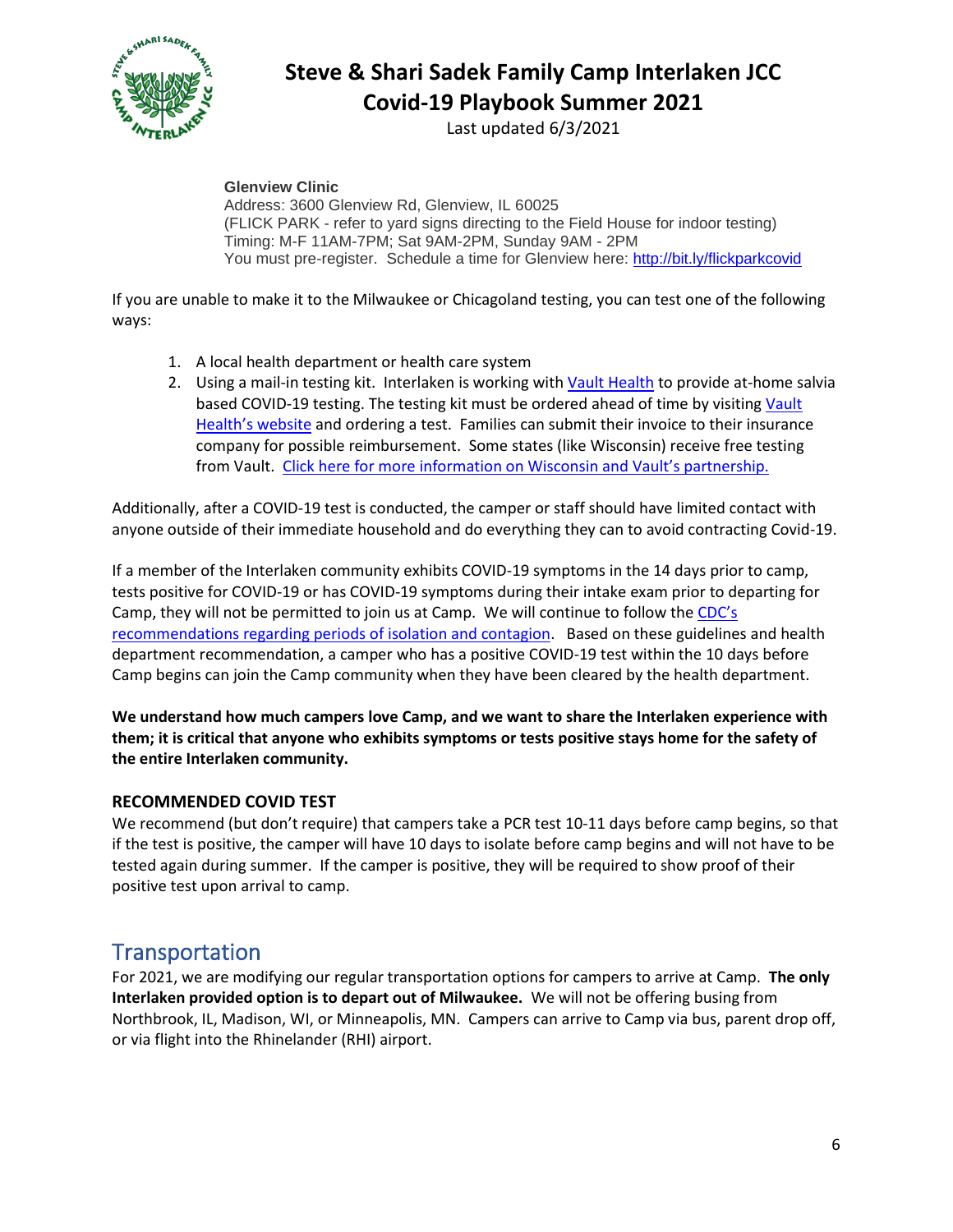

Last updated 6/3/2021

#### **BUS DEPARTURE**

The Milwaukee bus will leave from Nicolet High School. For the first two weeks of Camp, each cabin will be a "pod" as they essentially quarantine as a group and travel to activities and meals together while limiting their interactions with other cabins. To ensure we can mitigate the risk of cross-exposure with other cabins, all campers will be traveling to camp BY CABIN (or age group) on a bus. We do not anticipate that cabins will be required to wear face masks when the campers are on the bus. Approximately one week prior to Camp, Interlaken will communicate with families to let them know when to arrive at bus stop. Departure times will be scheduled and staggered to allow for flights to arrive into Milwaukee as well as for families to travel from Chicago or Madison to Milwaukee.

Upon arrival at the bus stop, campers and parents/guardians will be directed to check in with the camp team. From outside the vehicle, a staff member will take each camper's temperature to ensure it is below 100.4 degrees Fahrenheit. They will be asked the questions listed below before exiting the car. Campers who have a temperature over 100.4 degrees, show COVID-19 symptoms, or have been exposed to COVID-19 in the previous 14 days will not be permitted to travel to Camp.

Vehicles will be directed to a specific location in the parking lot depending on what bus their camper will board. All luggage should be placed in the trunk of each camper's vehicle. Interlaken staff members will remove luggage from vehicles and load it onto the bus when the parents park at their camper's bus locations.

We ask that parents/guardians say goodbye to their camper at their vehicle and that they don't visit other age-group buses.

Campers should pack a **nut-free lunch**, snacks, water, face mask, hand sanitizer, and anything nonelectronic they would like for the bus ride up to Camp.

#### **PARENT DROP OFF AT CAMP**

If interested, parents/guardians can elect to drop their camper(s) off at camp. We will provide exact drop-off times in an email from Nicole regarding transportation. Campers should not travel to Camp with individuals who are not members of their household. Exceptions can be made in the case of campers carpooling to camp with other campers who will be in their camp cabin/pod. A staff member will be at Camp's gate welcoming each camper and family into Camp and directing them towards our maintenance area where we will have a check-in station staffed by members of our health team. There may be a short wait as others check in, so we ask that everyone remains inside their vehicle. Staff will take the camper's temperature to ensure it is below 100.4 degrees Fahrenheit. Campers who have a temperature over 100.4 degrees, show COVID-19 symptoms, or have been exposed to COVID-19 in the previous 14 days will not be permitted to enter Camp. Campers will be asked the below list of screening questions. Upon passing the screening, the camper can exit the vehicle, and a staff will help gather their luggage and walk them to their cabin to begin their Interlaken experience.

In order to maintain a safe, enclosed environment at Camp, we ask that everybody says goodbye at their car and doesn't mingle with other cars. There will not be restroom facilities available to non-campers while at Camp. Each vehicle will exit the maintenance gate to keep traffic flowing smoothly.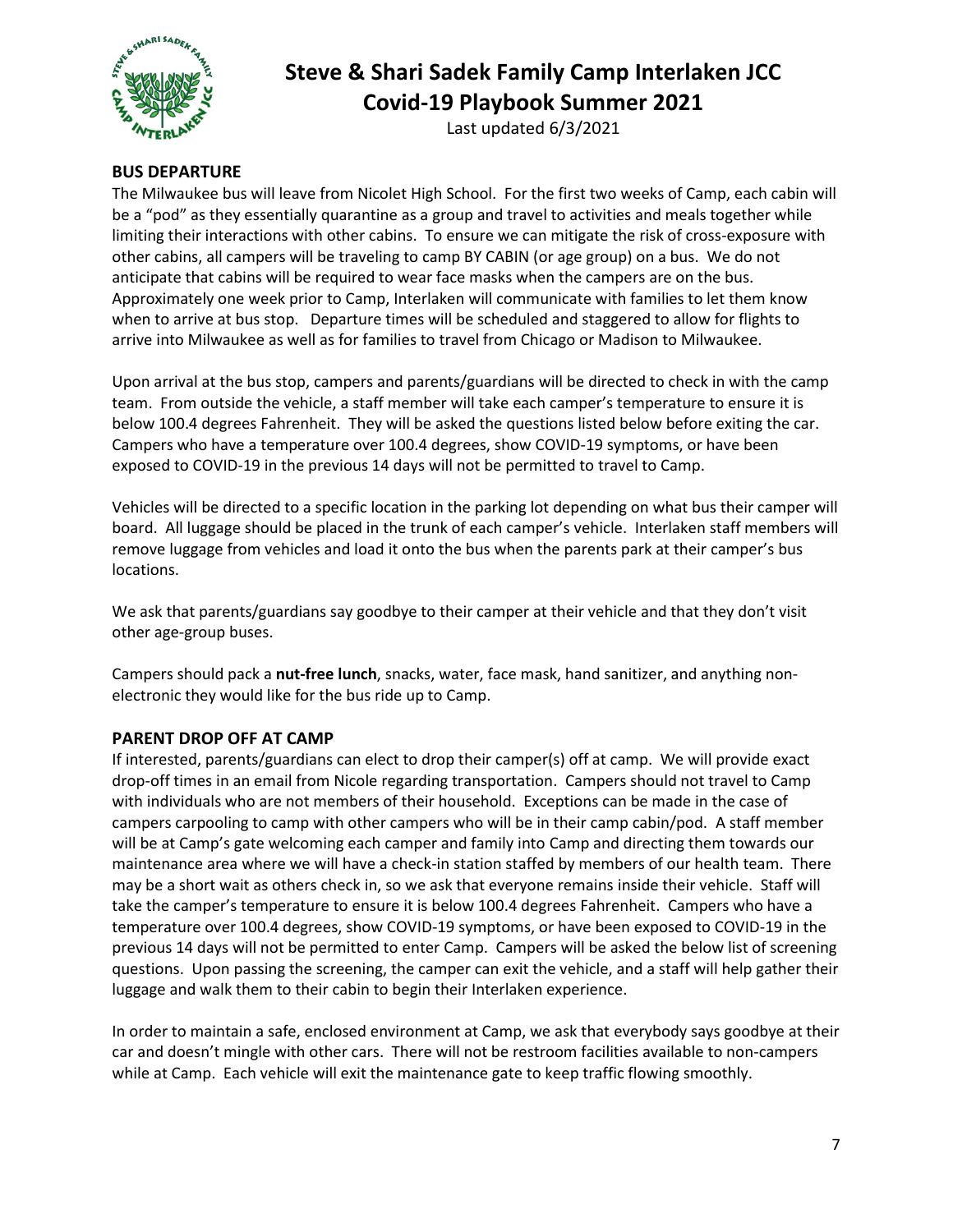

Last updated 6/3/2021

### **FLIGHTS TO RHI**

The Rhinelander (RHI) airport is 45 minutes from Camp and has direct flights on Delta from Minneapolis (MSP). Campers can travel to RHI with a layover in MSP, and a camp staff will pick them up from the RHI airport. Campers and the driver will wear a mask in the vehicle. Once they arrive at Camp, their temperatures will be taken, and they will answer the same screening questions as the campers who arrive by bus or by private vehicle. Upon passing the screening, the camper can exit the vehicle, and a staff will help gather their luggage and walk to their cabin to begin their Interlaken experience.

Campers will be asked the following COVID-19 screening questions prior to being allowed to exit a vehicle and enter the bus or enter Camp:

- Have you come into contact with anyone who has been sick or shown signs or symptoms of COVID-19 in the past 14 days?
- Have you had a fever of 100 or above in the past 14 days?
- Have you recently experienced any loss of taste and smell?
- Have you recently experienced coughing?
- Have you recently experienced any shortness of breath or difficulty breathing?
- Are you experiencing nausea or the feeling that you need to vomit?
- Do you have a sore throat?
- Do you have a headache?
- Do you have any fatigue or body/muscle aches?
- [If all previous questions are answered sufficiently] Are you ready to have an amazing summer at camp?!

### **TRANSPORTATION HOME FROM CAMP**

Following a healthy mitigation at Camp and no Covid-19, our expectation is that we will be able to combine our cohort groups onto buses based on their location. Please see the Family Handbook to see more details about where our buses will go at the end of the session. Parent pickup is also an option.

#### **INTERSESSION**

Typically, intersession is a time that 8-week campers and staff leave Camp and return back to Camp at the start of second session. This year, we have added an additional day to intersession to allow extra time for Camp to be deeply sanitized, for staff to rest, for Camp to reset for second session, and for some additional training for staff before the second session campers arrive. All staff, Ozrim and 8-week campers are required to stay at Camp during intersession. This will help minimize their exposure to Covid-19 before beginning a new session at Camp.

### **CAMP VEHICLES**

All staff members must sanitize high touch areas of vehicles and golf carts before and after use. Interlaken's 14 passenger busses and smaller vehicles will be utilized to travel to and from trip locations. Busses are regularly cleaned and sanitized. Any drivers or trip leaders that are not members of the trip cabin's pod are required to wear a mask while driving with the windows open. Campers and staff will wear masks in the vehicle.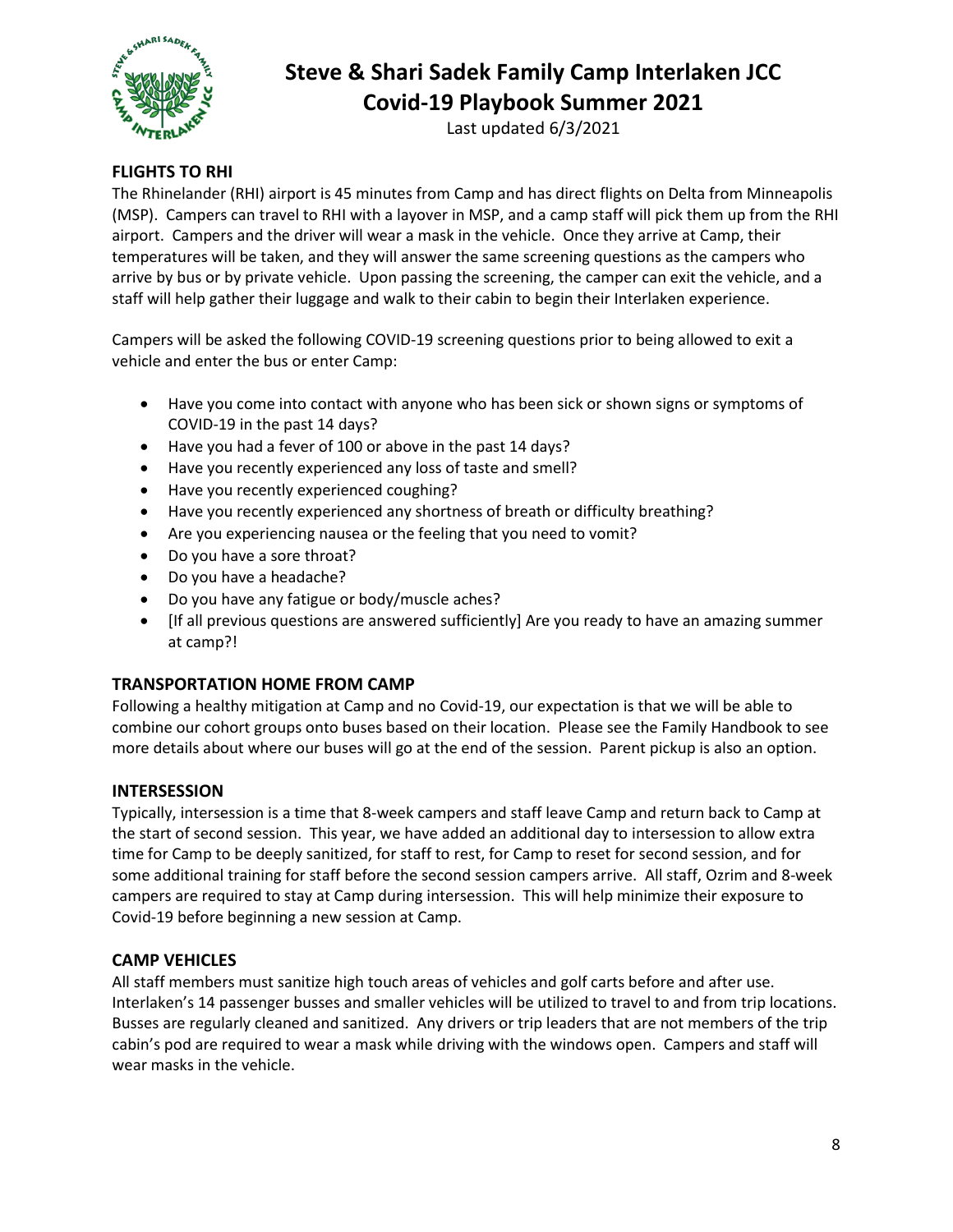

Last updated 6/3/2021

# <span id="page-8-0"></span>Testing Strategy

Being able to determine whether the virus is present at Camp is a critical component to keeping our stable environment free of COVID-19. We plan on administering a molecular PCR Covid-19 test for the entire camp community two – three times in the first ten days of Camp.

We will perform a rapid antigen test if anyone in our community presents with symptoms of COVID-19 followed up by a confirmatory PCR test. We will work alongside our medical team and use best practices to determine when to test. At Camp, headaches, sore throats, and other complaints can be regular occurrences and automatically testing everyone when a symptom is present is not a sustainable plan. Anyone for whom it is determined that a COVID-19 test should be administered will be isolated until the results are known, and their cabin/pod will also quarantine away from other pods/groups at Camp.

Camp reserves the right to request that any member of our Camp community who presents with a symptom of COVID-19 be tested to rule out presence of the virus. Best practices indicate that anytime there are two or more symptoms present, where one symptom is a fever, we will require a COVID-19 test to be administered. We will continue to follow best practices and recommendations of the CDC.

### **VACCINES**

At this time, Camp Interlaken can guarantee that at least 95% of our staff will be fully vaccinated before the campers arrive with all of our counselor staff who live in cabins and directly interact with campers being fully vaccinated. We cannot mandate that our employees get vaccinated unless the relevant governing body (local, state, or federal) mandates it. At Camp Interlaken, the vaccine will be regarded as an additional level of PPE worn by he/she/they who is vaccinated. We will expect that those staff who are vaccinated comply with all of Camp's Covid-19 policies, and they will receive Covid-19 testing according to the testing strategy of the entire Camp.

We are collecting data from camp families regarding their camper's vaccination status before arriving to Camp, and we do believe that we will have many 12+ year old campers fully vaccinated. However, we will not have all of our 12+ year old campers fully vaccinated. We recognize that we have a responsibility to keep an entire community safe, and we are not prepared to create a community of haves/have nots based on vaccination status. We also recognize that there are multiple reasons why a family would decide not to vaccinate their camper including medical reasons and personal choice, and we do not plan on isolating any camper whose family chooses for them to not receive a vaccine.

The CDC says that vaccinated people do not need to be "routinely" Covid-19 screened. Because of that, we still require vaccinated individuals to receive a pre-Camp PCR test and a round or two of Covid-19 testing at Camp. There may be a round of testing that vaccinated staff and campers are not required to participate in.

# <span id="page-8-1"></span>Camp Facility Updates, Sanitization, and Enhanced Hygiene

• Hepa Air Purifiers will be in each cabin and all public buildings including wash houses (ventilation).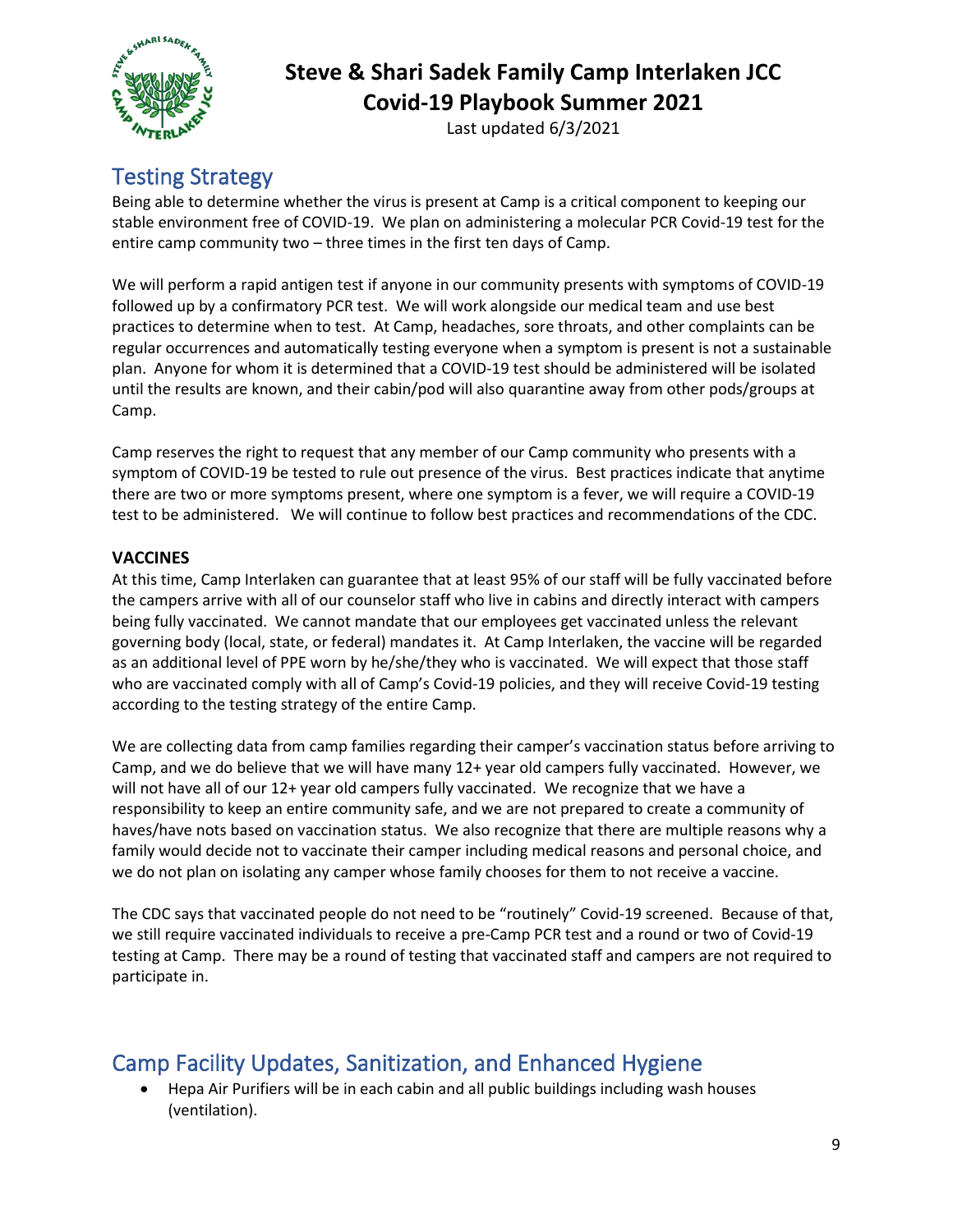

Last updated 6/3/2021

- Each cabin has ceiling fans and windows that will be opened for constant airflow (ventilation).
- We have replaced all our water fountains around Camp with touchless water bottle fillers, and we will not use the drinking fountains this summer.
- Our maintenance team installed a large handwashing station behind the *chadar ochel* (dining hall) in the center of Camp so that every camper can wash their hands between every activity and before and after meals. All attendees will receive instruction on hygiene measures such as cough and sneeze etiquette and hand hygiene, with the requirement to clean hands with soap and water or hand sanitizer containing a minimum of 60% ethanol or 70% isopropanol.
- Hand sanitizer stations will be at each cabin and inside and outside of public buildings so campers and staff can "sanitize in" and "sanitize out" of each activity area. Pumps of sanitizer will be placed in spaces that don't have an installed sanitizer station. (hand washing)
- A satellite health triage center has been established to address bumps, bruises, and scrapes to minimize the number of campers going to the health center.
- Electrostatic Sprayers with EPA hospital-grade disinfectant will be used to disinfect wash houses, boats, the *chadar ochel* (dining hall), and the health center multiple times a day. (disinfecting and cleaning)
- Wash houses will be sanitized frequently throughout the day in between deep-cleaning to ensure frequently touched surfaces remain clean.
- Wysi Wash sanitation systems will be used to clean all equipment (sports equipment, lifejackets, paddles, etc.) and public spaces multiple times a day. (disinfecting and cleaning)
- Door knobs, handles and other commonly touched areas will be disinfected regularly.
- Every space that we are using will have its own spray bottle of disinfectant as well. Interlaken uses disinfectants that are on the CDC and EPA lists of approved products to be effective against COVID-19.

# <span id="page-9-0"></span>Community Structure

Based on expertise from local, state, and federal health officials, our own JCC's experience of running successful programs, experience of camps that operated safe and successful 2020 seasons, and industry best practices, we have developed a community structure for the summer designed with our goal in mind of mitigating the risk of and managing the potential spread of Covid-19.

### **PODS**

A pod is like the immediate family; they do not need to wear a mask when around one another. To limit exposure, cabins will become pods. Cabins, or pods, will generally have 10-14 campers and 3-4 staff. We came to these numbers based on the size of the cabins, allowing for comfortable conditions and room between beds, while maximizing safety and maintaining appropriate supervision. Within their cabin, campers will be required to sleep in opposite directions. The head of the camper in the top bunk will be opposite the position of the camper in the bottom bunk (head-to-toe and toe-to-head).

During the first 10 days of camp, while there will be some choice to activities, all activities will be podbased. All of K'far Noar (10<sup>th</sup> grade) will be a pod, and the entire Ozrim group will be a pod. Non-cabin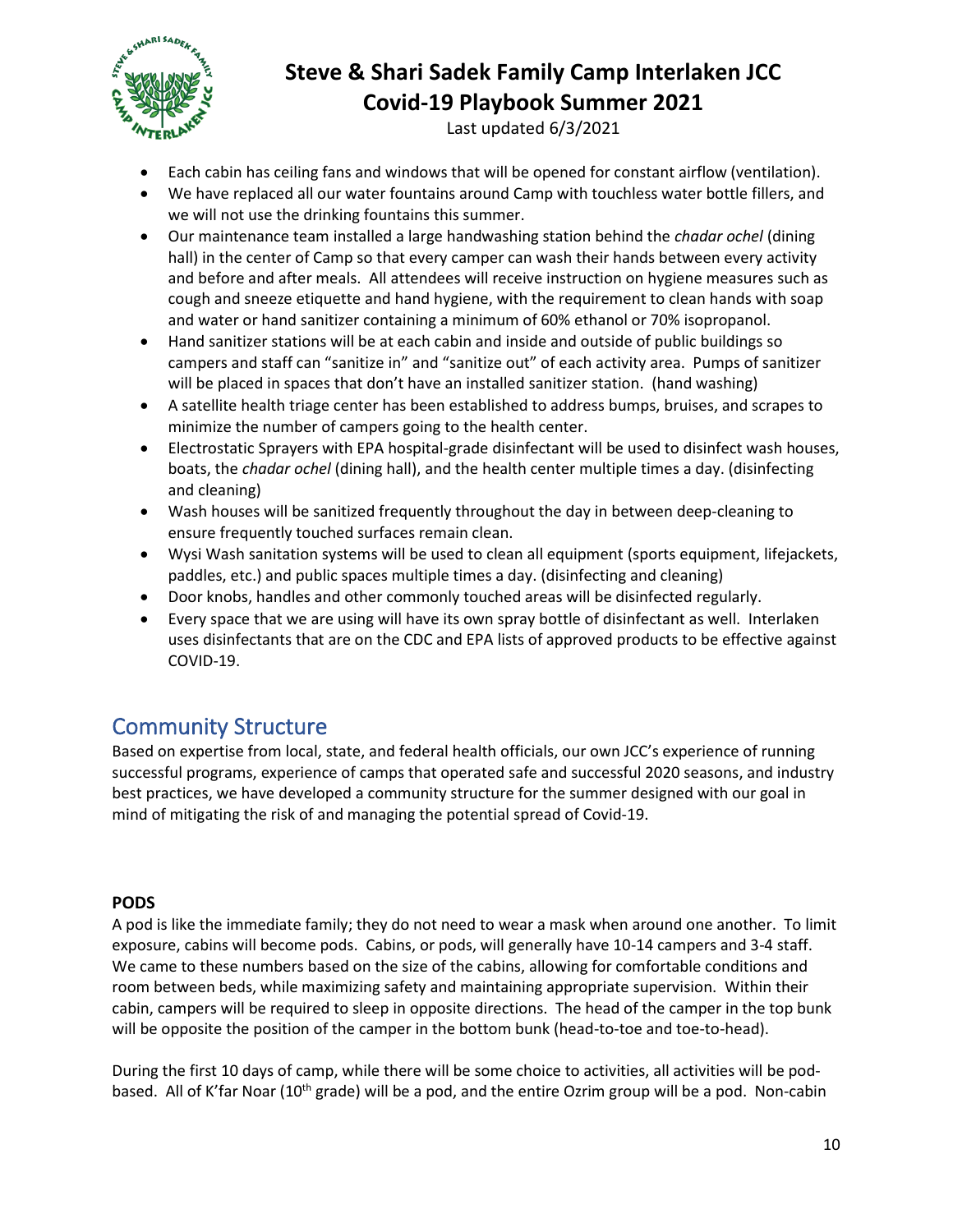

Last updated 6/3/2021

staff will also be in their own pods based on where and with whom they live. Our Leadership Team and Administrative Team will also be separated into pods. Essential staff who support the overall operation of Camp, i.e., Leadership Team, camper care specialists, etc., will follow the rule of 2/3 when interacting with camper pods. All essential staff will ensure physical distancing with members of each pod and will follow the rule of 2/3 (explained below) when outside of their living quarters.

### **COHORT**

A cohort is a larger group that may exist in the same space, but they will remain outdoors, distanced, or masked (2/3). Cohort groups may exist after the first 10 or so days have passed and our Covid-19 tests have been negative. Once we enter day 11 and beyond, if testing and preventive measures have been successful, we will provide programming for larger groups while still following the rule of 2/3. A cohort may be the size of an entire grade or a unit: Shoresh (3<sup>rd</sup> – 5<sup>th</sup> grade), Tzomaych (6<sup>th</sup> – 7<sup>th</sup> grade), Sha'ar  $(8<sup>th</sup> - 9<sup>th</sup>$  grade), and K'far Noar (10<sup>th</sup> grade). When/if Camp opens up to 2/3, we will remain in our pod groups with more flexible regulations so that we can continue to contact trace if necessary. We will defer to guidance from the CDC, ACA, our medical committee, and the Vilas County Health department regarding appropriate cohort group sizes.

**Outdoors + Distanced = No Mask Needed** 



**Outdoors + No Distance = Mask Needed** 



Not Outdoors + Distanced = Mask Needed



### **OUTSIDE, MASKED & DISTANCED (RULE OF 2/3)**

The most important philosophy that we have adopted to minimize the potential spread of Covid-19 at camp is to be two out of three: Outside, Masked & Distanced. For any cross-pod interactions, campers and staff should aim to observe at least two of the three following rules: wear a mask, be outdoors, be physically distanced (at least 6 feet apart). There will be moments when doing all three is not possible. In that event, it is critically important that the other two options are observed. Our staff will be trained to implement these guidelines with their campers. If testing and preventive measures have been successful, our goal is to follow a 1/3 rule, and we will determine that with our medical committee as the summer progresses.

Not all three options are created equal. Being outdoors is the most important. We will do our best and are planning as much programming outdoors as possible including mealtimes.

#### **MASKS AT CAMP**

When campers and staff are required to wear a mask, they will need to wear a minimum of 2-layered cloth masks. They will never have to wear a mask when they are eating, showering, and when they are inside their cabin with their pod. Additionally, masks will not be required when campers are swimming or if they are the only pod at an activity area that is being facilitated by their counselors. Every program and activity has been reimagined at Camp Interlaken so that the campers and staff will wear masks as little as possible.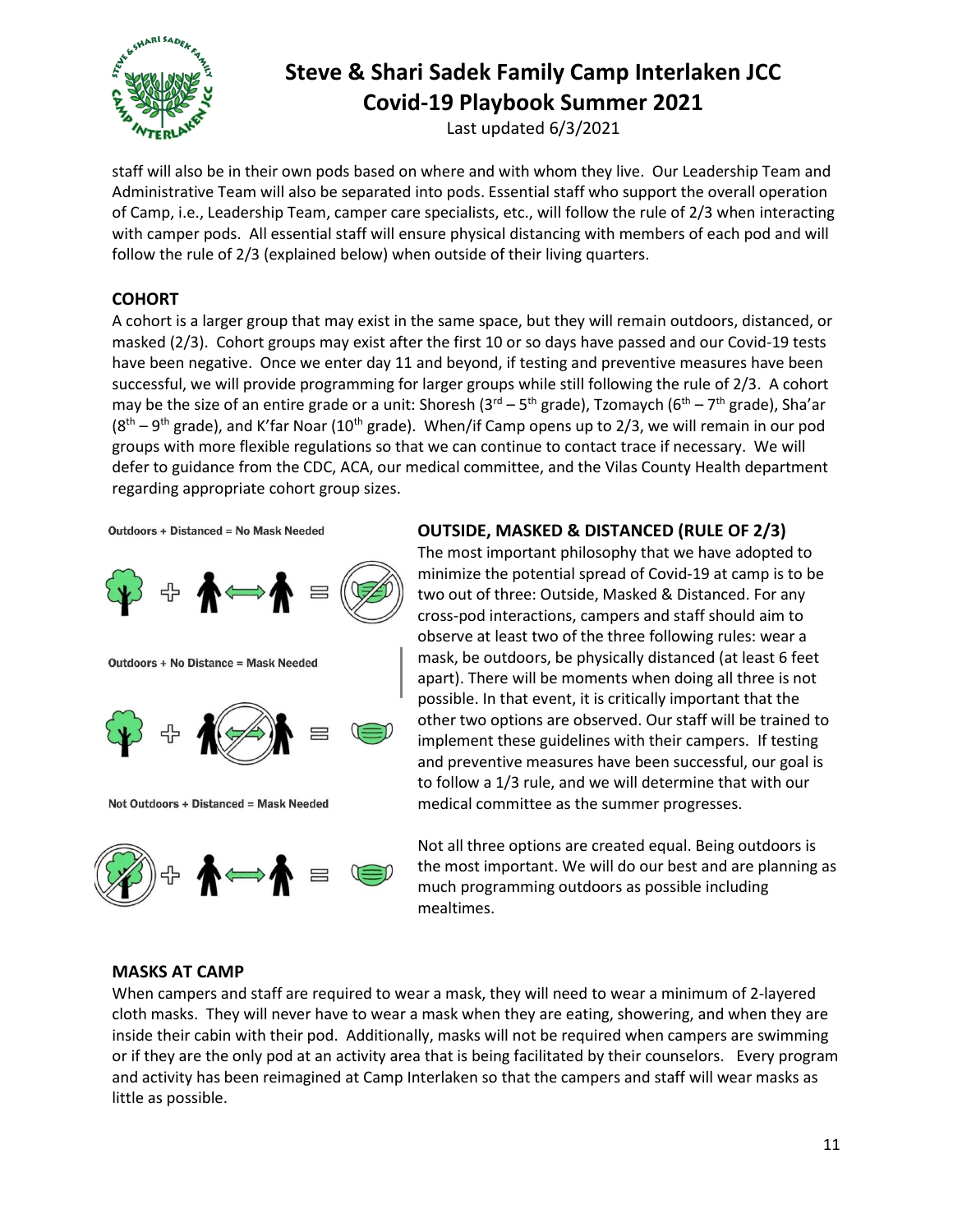

Last updated 6/3/2021

Campers and staff should plan to carry a drawstring bag to hold an extra mask, hand sanitizer, a water bottle, sunscreen, bug repellent, etc.

Please send 10 cloth masks per camper and a mask-lanyard holder for the camper to wear around their neck when/if they remove their mask. Gaiter masks will not be accepted. All masks must be legibly labeled with first and last name. Each camper should bring a zippered lingerie bag to Camp that is legibly labeled for their masks to be washed. We will wash masks weekly by pod.



#### **SHOWERS AND WASH HOUSES**

There will be designated times for each pod to use a specific wash house to shower. Campers should not share bathroom supplies (towels, soap, toothbrushes, etc.). Campers need to bring their own supplies and a container for toiletries to be stored in for the duration of Camp.

Campers and staff will use their designated wash houses to shower, get ready for the day, and get ready for bed. Campers and staff can use any Camp wash house to go to the bathroom while wearing a mask. They must sanitize in, wash their hands after using the bathroom, and sanitize out.

### <span id="page-11-0"></span>**Meals**

Camp Interlaken uses a third-party vendor, Wolfoods, to operate food service at Camp. The company operated at a few camps during the summer of 2020, and they will build upon their experience from 2020 to provide safe meal service.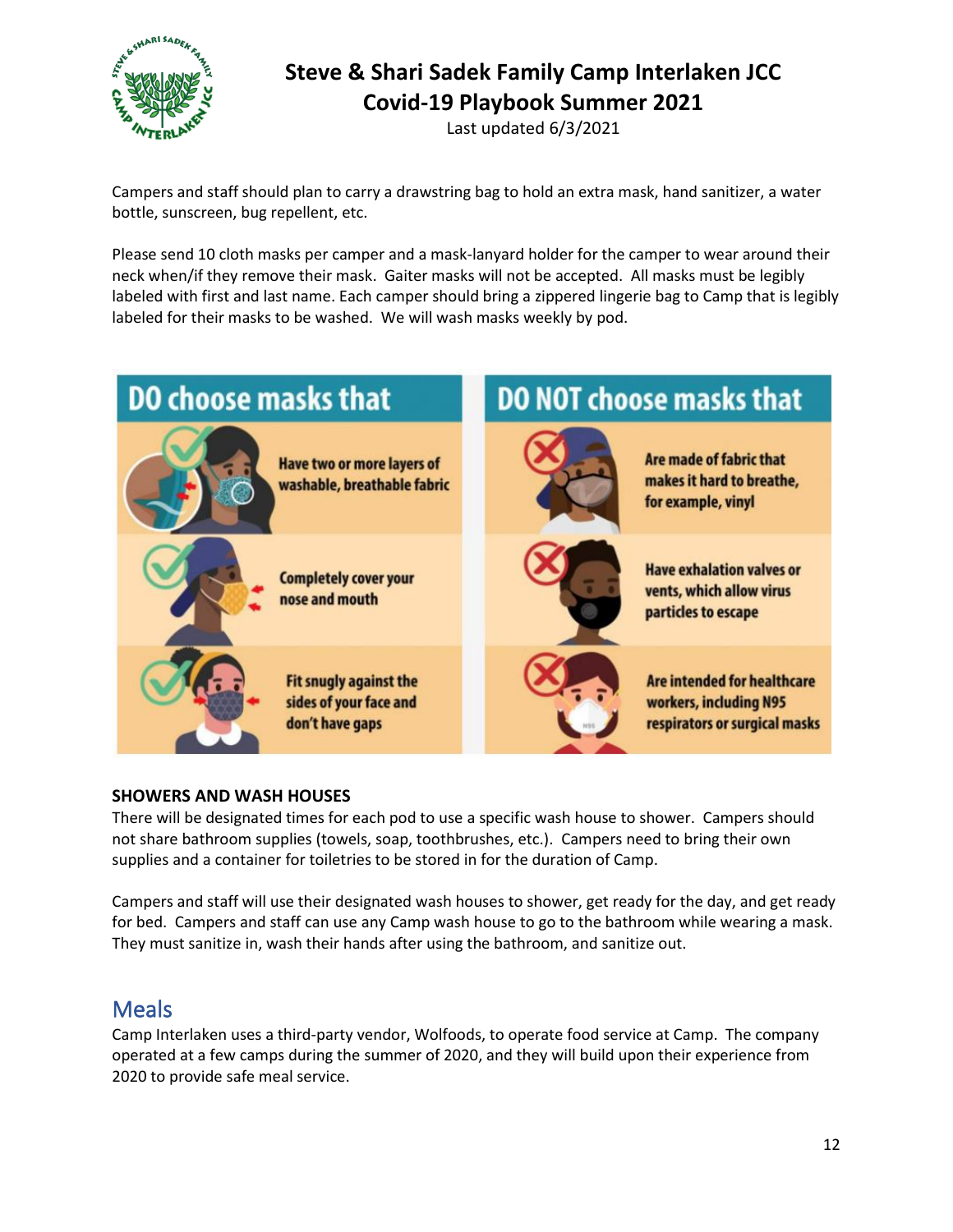

Last updated 6/3/2021

Meals will be served cafeteria style. We will have staff servers to optimize choice without sacrificing safety. Nosh (our afternoon snack) and evening snack for staff will still be part of our food service. While the variety of options we have had, such as the salad bar, may be limited, there will be choices and we will provide for special dietary needs as we have always done. Campers and staff will have access to salad bar and breakfast bar items at each meal, but they will not be served in the traditional salad bar style. Our sunbutter & jelly stations will also be converted, and campers and staff will have the ability to pick from several different types of pre-made sandwiches (SB&J, SB only, Jelly only, different types of bread, etc.).

Meals and time spent in the *chadar ochel* (dining hall) are a special aspect of the Interlaken experience. This will be an area that will likely look noticeably different this summer. Meals will be served with recommended community mitigation strategies. This will include staggered times and utilizing outdoor dining spaces. Campers and staff will be required to bring their water bottles to meals. Windows, fans and an exhaust system will allow appropriate air flow in the *chadar ochel*.

# <span id="page-12-0"></span>Camp Program

We are prepared and excited to provide a unique Interlaken experience similar to that of summers past, with a full complement of engaging camp activities, skill development, and personal growth while creating opportunities for social interactions. To accomplish this, we will need to make some adjustments in how we deliver our programs. We will remain flexible in our programming and will be prepared to quickly pivot based on the needs and interests of our Camp community.

### **DAILY SCHEDULE**

Campers and staff will continue to enjoy a full daily schedule that includes five (5) activity periods with their pods as well as a free-play period similar to *chofesh* (recess). To make sure we can provide every camper with the same opportunities they are accustomed to, we will introduce a split schedule for this summer. Campers in *Shoresh* and *Tzomayach* will have a different daily schedule than campers in *Sha'ar* and *K'far Noar*. Length of activity periods will be the same. As part of these different schedules, both *Sha'ar* and *K'far Noar* will have later wake-up times than *Shoresh* and *Tzomayach*.

### **CHUGIM**

While we typically let campers choose their own individual schedules, during the time that we are in cabin pods, the pods will be assigned to activities to attend together. Each schedule will be 3-days long giving our campers the opportunity for some skill development and achievement.

If testing and preventive measures are successful, we will shift to our cohort-based phase, where the campers will be able to choose individual schedules for their activities, which will be grouped by a cohort following the rule of 2/3.

We are examining how each activity may need to be modified to ensure health and safety of our camp community. Each activity area will have adjusted plans that follow all ACA, CDC, and our medical committee recommendations.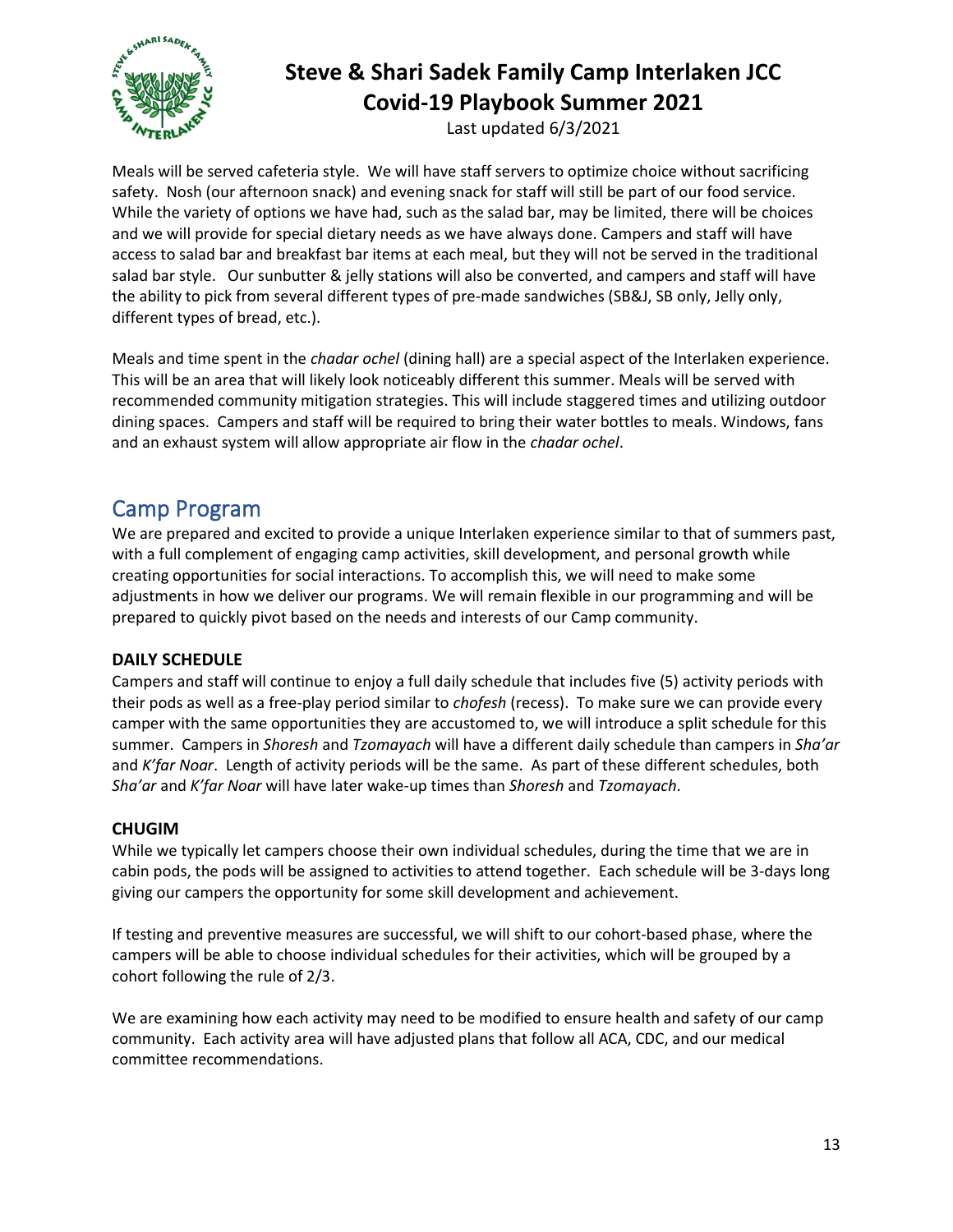

Last updated 6/3/2021

### **EVENING PROGRAMS**

A staple of our program is creative and fun activities that take place after dinner. Evening programs are always with different groups: cabin, unit, all camp, etc. For the first two weeks of Camp, each pod will participate in its own evening programs. However, some programs may be delivered to multiple groups where each pod is able to participate in parallel activities while maintaining proper social distancing. Some of our favorite all-camp programs such as Capture the Flag, Talent Show, Silent Disco, etc., will continue to exist in modified form in and done so in a safe and responsible way that keeps our pods intact.

### **SHABBAT**

Shabbat links us as a Jewish community. Gathering together, dressed up, as we welcome in Shabbat is a highlight for us every summer. This summer will not be any different. *Shoresh* and *Tzomayach* campers will enjoy a delicious Shabbat dinner while *Sha'ar* and *K'far Noar* campers celebrate Shabbat together with Kabbalat Shabbat services in our sacred *Makom Ha Lev* (amphitheater). After dinner, *Shoresh* and *Tzomayach* campers will go to *Makom Ha Lev* for their Kabbalat Shabbat services while *Sha'ar* and *K'far Noar* eat dinner. After, song session and Israeli dancing will commence on the athletic field where each cabin will sing and dance together distanced from all other cabins. On Saturday morning, campers and staff may celebrate Shabbat with alternative services by cabin (ie, Shul in the Pool, Meditation and Yoga, etc.) or Camp may be split into two different services where one group enjoys our sacred *Makom Ha Lev* and the other group enjoys the serenity and peace of celebrating Shabbat at the Girls Campfire Circle.

### **ALL-CAMP PROGRAMMING**

We are still going to offer our signature all-camp programs, like Maccabiah, Yom Ha Finley, and *K'far*  Takes Over (KTO). While they will look different, they'll be just as memorable. Between now and the start of Camp, our program staff team will be hard at work to maintain the unique spirit of these experiences while at the same time balancing the required best practices in health and safety.

#### **TRIPS**

We may offer low-risk day trips by pod to areas near Camp where physical distancing from the public is possible. Locations include state parks, local beaches, various low-use hiking trails, and local riverways. Each trip will have a tripping specialist who follows the rule of 2/3. *K'far Noar* will go on their Wilderness Trip outfitted by Wilderness Inquiry after the second week of Camp.

#### **INCLEMENT WEATHER**

We intend to spend as much time outside as possible this summer. In light dew (it never rains at Interlaken, it's only heavy dew), regular activities will continue in their normal locations. If weather becomes unsafe or severe, programming will shift to pod-based indoor activities. Pods will rotate from in-cabin or small indoor space activities to larger indoor spaces that may be shared with the cohort while wearing masks and keeping at least a 6ft distance. In the event of an emergency weather situation, safety procedures will override Covid-19 protocols when necessary.

# <span id="page-13-0"></span>Health & Safety

The Health Center is always an important part of our plan to safely operate each summer. In 2021, our medical staff will continue to provide medical care for our entire camp community, while helping us stay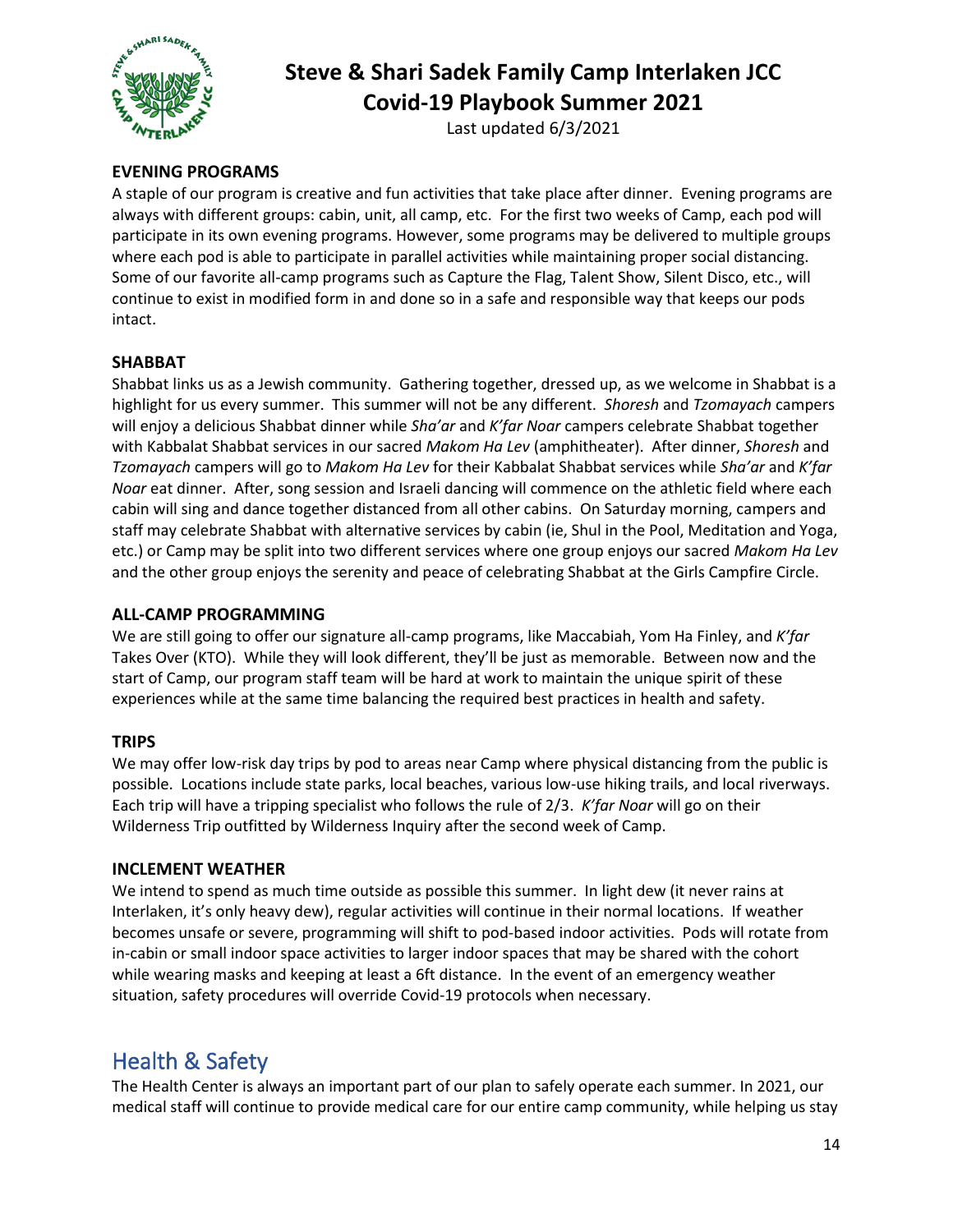

Last updated 6/3/2021

safe from COVID-19. Our medical team's goal is to deliver high quality care without sacrificing the safety protocols established to protect everyone involved.

In an effort to make sure we can accommodate the proper physical distancing between pods, our camp nurses will greet any camper or staff member outside on the porch, before welcoming them inside. This allows our medical team to assess everyone quickly and then provide them space inside our health center to get the care they need, while keeping our established pods intact.

On the first day of Camp, all campers and staff will receive orientation to learn the process for visiting the Health Center.

### **HEALTH CARE STAFF**

Our medical staff will be living at Camp inside of our bubble. While interacting with any of our campers and staff in our health center or satellite health center, our vaccinated medical staff will wear appropriate PPE and follow protocols and procedures that hospitals and urgent care facilities are using during the pandemic. This will allow them to safely interact with any member of our camp community needing medical care.

#### **CAMP DOCTORS**

The Interlaken Medical Team has been traditionally comprised of our camp nurses and a visiting volunteer physician from within our extended camp community. We have increased the number of nurses at Camp from 3 to 5. We will continue to rotate vaccinated Camp Physicians into camp.

#### **MEDICATION DISTRIBUTION**

This summer will be no different in our ability to meet the needs of our campers taking regular medications, both prescribed and OTC. CampMeds will be **required** for every camper and Ozo. If CampMeds cannot be used for insurance or specific medication reasons, CampMeds will contact Camp, and a Camp medical committee member will communicate alternative options to parents/guardians. No medication will be allowed to be kept in the cabin, including any over-the-counter medications.

#### **SATELLITE HEALTH CENTER**

A satellite health triage center has been established to address bumps, bruises, and scrapes to minimize the number of campers going to the health center. This location will be staffed full time by a member of our medical team.

#### **TREATING INJURIES**

The daily adventures at Camp unfortunately result in the occasional injury. Nearly all injuries are minor and do not require any additional medical treatment. To support our staff in cleaning simple scrapes and cuts, first aid kits will be stocked in every program area and cabin, just like in previous summers. Interlaken staff will be trained and encouraged to treat these minor injuries with supplies from the first aid kit, keeping campers together and engaged in program activities as often as possible. Injuries requiring attention from our medical team will continue to take place by our camp nurses – either on site, at our satellite health center, or at the Health Center.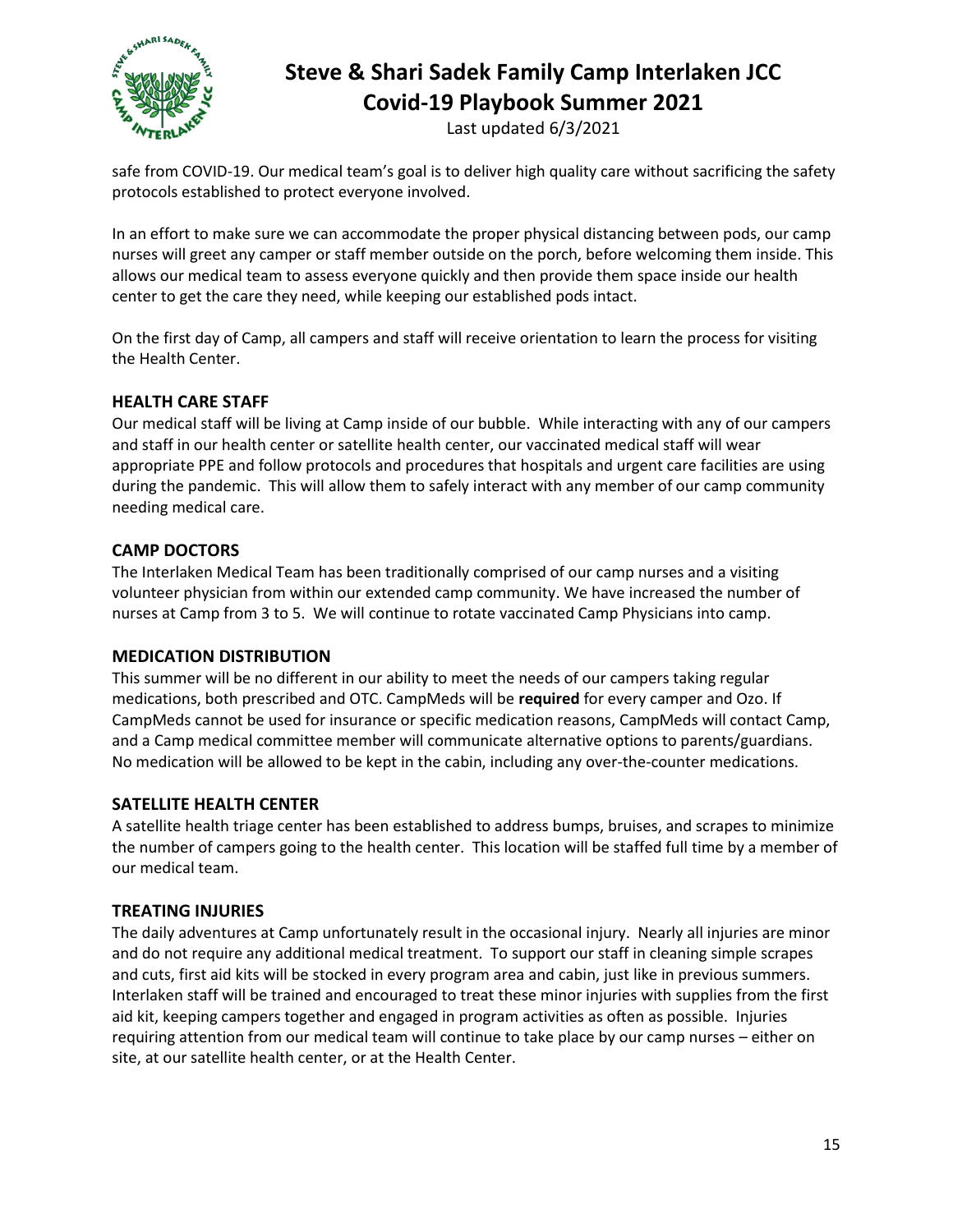

Last updated 6/3/2021

#### **ILLNESSES**

Over the course of any camper or staff member's time at Camp, there will be times when they are not feeling 100%. Our medical team is there to return them to full health and back to their cabin group as quickly and as safely as possible. All campers and staff will be assessed based on the symptoms present and an appropriate course of treatment will be determined. Every camper or staff member who reports an illness will have their temperature taken. This is standard practice at any doctor's office or camp health center.

### **COMMUNICATION WITH PARENTS**

Partnering with the parents of our campers is an important part of our medical program at Camp. We will only notify you by phone for any of the following reasons:

- We consider taking your child out of Camp for medical reasons (ER visit, x-rays, etc.)
- Our Camp physician would like to place your camper on any prescription medications
- If your camper will be spending the night in the Health Center
- If our medical staff believes that a change to an existing treatment plan is appropriate

### **QUARANTINE AND ISOLATION AT CAMP**

While we are taking necessary and required precautions prior to everyone's arrival, as well as implementing the best cleaning and sanitation practices available, we need to be prepared for the event that someone at Camp will present with a symptom of COVID-19.

In the event that we need to isolate a single member of a pod at any point during the summer (due to experiencing COVID-related symptoms or a positive COVID-19 test), they will be isolated at Camp in our Health Center, where there are private rooms, a bathroom/shower, and laundry available. We have intentionally left two cabins empty to accommodate additional campers or staff who need to be isolated. Based on guidance from our medical team, the pod where that camper or staff member came from may need to begin quarantining as well.

Whenever an entire cabin group/pod is in quarantine and is completely symptom-free, they will still be able to participate in Camp activities away from other pods. Our program team will adjust schedules as need to ensure that a full days' worth of activities still takes place. During group quarantine, meals will be delivered to them at one of our outdoor dining locations or directly to their cabin.

The decision to end any quarantine or isolation will be at the direction of the medical team based on recommendations for doing so by the CDC.

#### **CONFIRMED CASE OF COVID-19**

In the event that we confirm a positive case of COVID-19 at Camp, we will immediately refer to our Emergency Operating Procedures (EOP) written by Dr. Amy Lakritz and edited by our team of medical professionals on our medical committee. We will continue to follow the quarantine and isolation procedures established while also notifying the family involved, the families of those in that specific camp pod, and the Vilas County Health Department, and the COO and CEO of the Harry & Rose Samson Family JCC.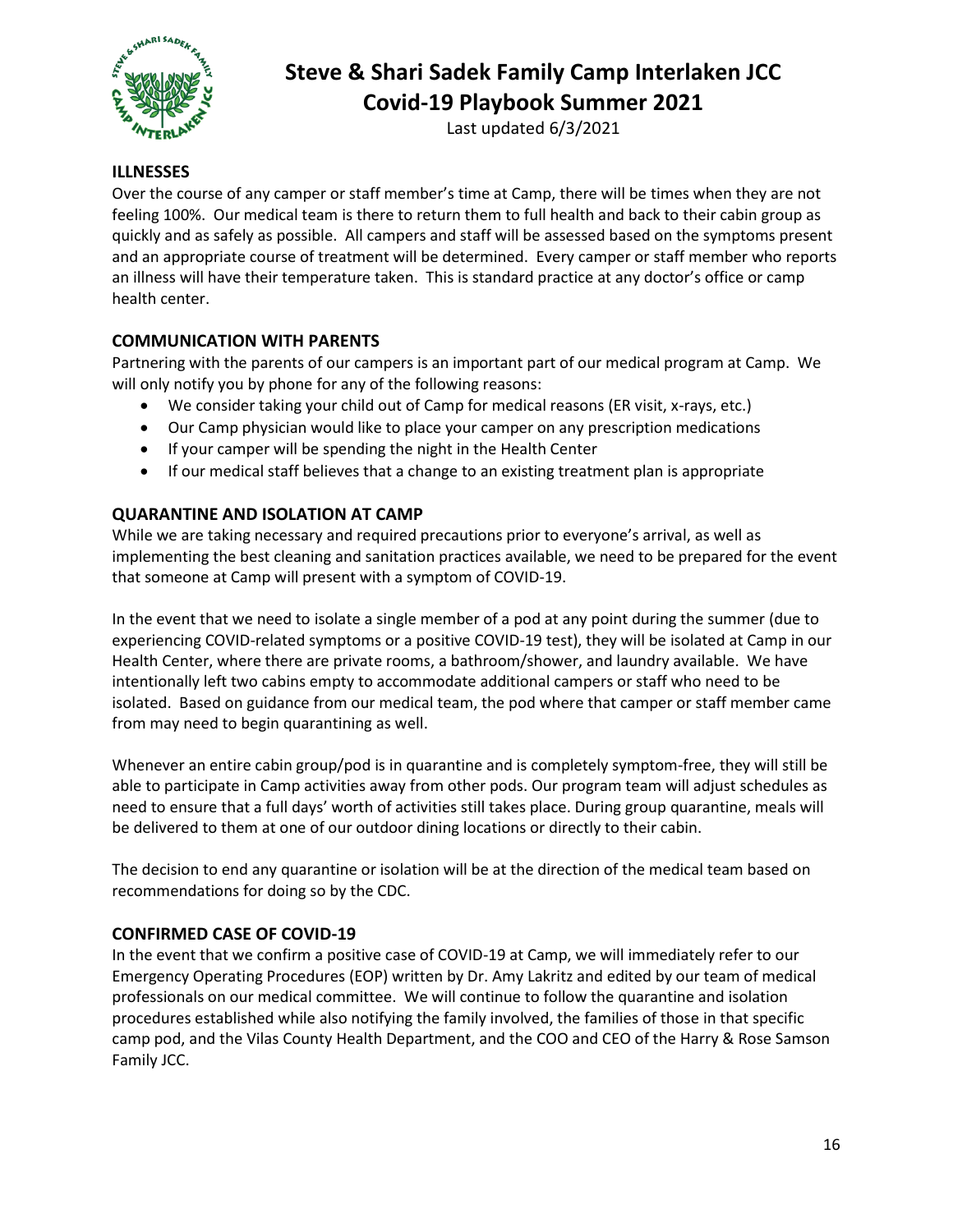

Last updated 6/3/2021

During a quarantine triggered by a positive case of COVID-19, Camp will administer daily screening for everyone in the "impacted" pod and keep the pod separate from the rest of the Camp for up to 14 days based on recommendations by the CDC and health department. If any symptoms are reported or a second positive case is confirmed through testing, we will restart our quarantine timeline and repeat the steps taken from the first positive case.

Whenever an entire cabin group/pod is in quarantine and is completely symptom-free, they will still be able to participate in Camp activities away from other pods. Our program team will adjust schedules as need to ensure that a full days' worth of activities still takes place. During group quarantine, meals will be delivered to them at one of our outdoor dining locations or directly to their cabin.

If a camper receives a positive Covid-19 test with 10 days or less left of their session at Camp, they should be picked up by their parents to return home.

# <span id="page-16-0"></span>Staff Time Off

Per normal camp procedures and ACA standards, staff members will take one day and one night per week off. However, in order to preserve the camp bubble, their time off will be organized and coordinated by Camp Interlaken to avoid interaction with anyone outside of Camp. This may include coordinated events on camp property or chaperoned trips to areas off-camp property where staff can physically distance from the public. During their time off, staff must continue to observe the 2/3 rule – outdoors, masked and distanced at all times - as there may be occasions where staff members from different pods are on time off together. Staff are still subject to all COVID-19 protocols on time off, whether in or out of Camp.

### <span id="page-16-1"></span>**Communication**

We know that communication is critical to all that we do. It has always been important to us that we partner with our parents and families to ensure the social, emotional and physical well-being of all campers. Summer 2021 will be no exception, and here are our initial communication plans:

- 1. During the offseason, we plan to schedule online "town hall" meetings
	- a. October when we open registration
	- b. February to share playbook
	- c. June to share playbook updates and prepare for summer
	- d. Monthly with our summer staff beginning in November 2020.
- 2. Parents/guardians will be kept informed throughout each session about COVID-19 testing, isolation and quarantine measures if required, as well as the usual communication throughout the summer (blogs, photos, emails, etc.)
- 3. If a camper or staff tests positive for COVID-19 while in our care, all parents with campers in that cabin or in direct close contact will be notified via email where we will identify the specific measures we are taking to address the situation.
- 4. Every summer, if a camper needs to be kept overnight in the health center, we notify parents, and this summer will be no different.